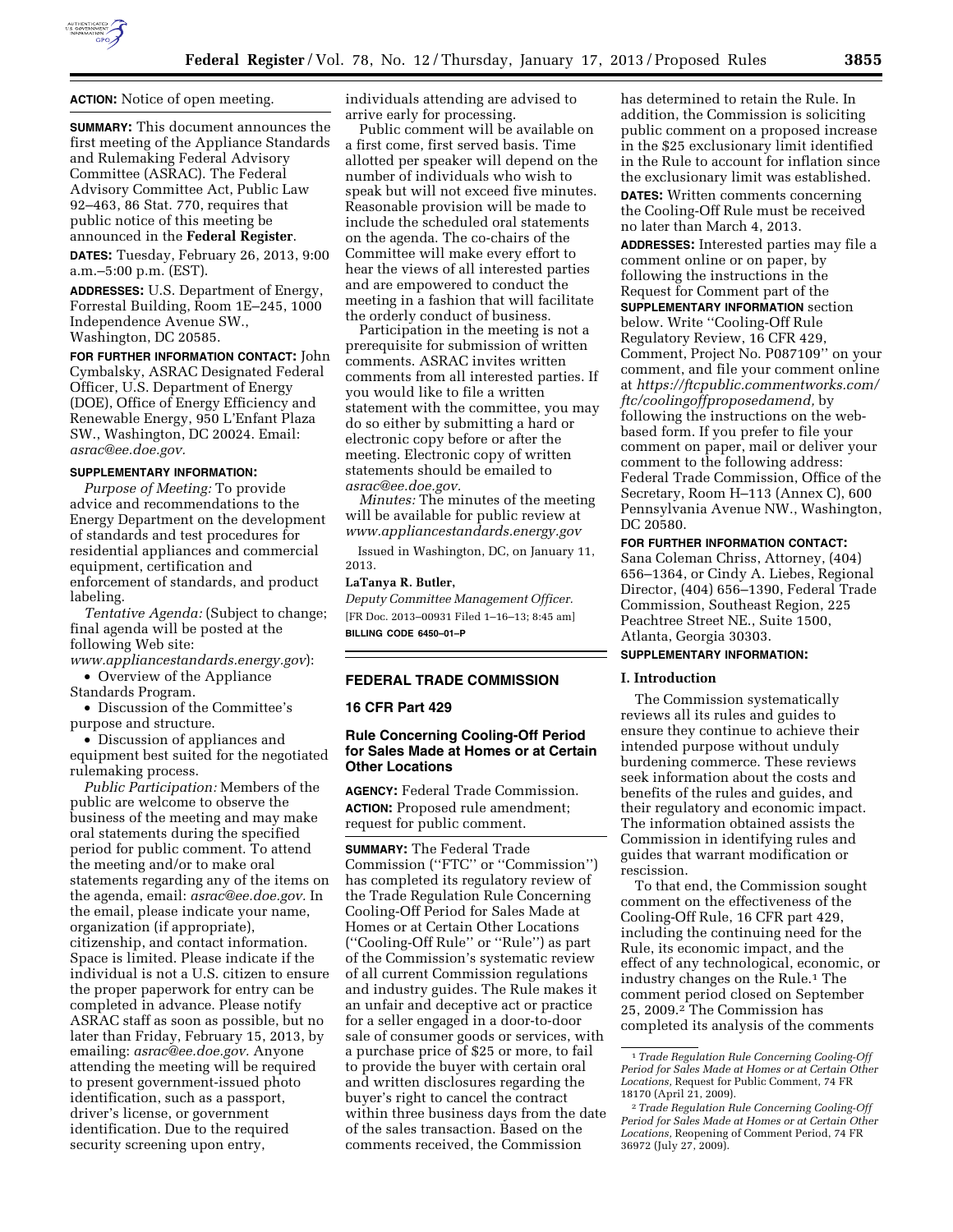and finds that the Cooling-Off Rule continues to serve a valuable purpose in protecting consumers from unfair and deceptive transactions that fall within the scope of the Rule. Accordingly, consistent with the record established in this proceeding, the Commission has determined to retain the Rule and conclude its regulatory review. Simultaneously, the Commission has decided to seek public comment on a proposed increase in the exempted dollar amount identified in section 429.0(a) of the Rule from \$25 to \$130. This increase would account for inflation in the years since the Rule was promulgated and could balance compliance costs and consumer benefits in a manner that is consistent with the exclusionary limit established at the Rule's promulgation in 1972.

# **II. Background of the Regulatory Review**

The Cooling-Off Rule was promulgated by the Commission on October 26, 1972, and it was last amended on October 20, 1995.3 The Rule, as amended, declares it an unfair and deceptive act or practice for a seller engaged in a door-to-door sale 4 of consumer goods or services, with a purchase price of \$25 or more, to fail to provide the buyer with certain oral and written disclosures regarding the buyer's right to cancel the contract within three business days from the date of the sales transaction.5

In particular, the Rule requires doorto-door sellers to furnish the buyer with a completed receipt, or a copy of the sales contract, containing a summary notice informing the buyer of the right to cancel the transaction, which must be

4 Door-to-door sales includes sales, leases, or rentals of consumer goods or services made at a place other than the place of business of the seller (*e.g.,* sales at the buyer's residence or at facilities rented on a temporary or short-term basis, such as hotel or motel rooms, convention centers, fairgrounds and restaurants, or sales at the buyer's workplace or in dormitory lounges). 16 CFR 429.0(a). A seller's place of business is a main or permanent branch office or local address of the seller. 16 CFR 429.0(d).

5*See* 16 CFR 429.1. Moreover, as a basis for promulgating the Rule, the Commission identified five categories of complaints directed to the industries utilizing door-to-door marketing techniques: (1) Deceptive tactics for getting in the door; (2) high pressure sales tactics; (3) misrepresentation of price, quality, and characteristics of the product; (4) high prices for low quality merchandise; and (5) the nuisance created by the uninvited salesperson. *Cooling-Off Rule SBP,* 37 FR at 22940.

in the same language as that principally used in the oral sales presentation. Door-to-door sellers also must provide the buyer with a completed cancellation form, in duplicate, captioned either ''Notice of Right to Cancel'' or ''Notice of Cancellation,'' one copy of which can be returned by the buyer to the seller to effect cancellation.

The Rule also requires such sellers, within 10 business days after receipt of a valid cancellation notice from a buyer, to honor the buyer's cancellation by refunding all payments made under the contract, returning any traded-in property, cancelling and returning any security interests created in the transaction, and notifying the buyer whether the seller intends to repossess or abandon any shipped or delivered goods.

The Rule excludes certain kinds of transactions from the definition of doorto-door sale, including, for example, transactions conducted and consummated entirely by mail or telephone, and without any other contact between the buyer and seller or its representative prior to the delivery of goods or performance of services; transactions pertaining to the sale or rental of real property, to the sale of insurance, or to the sale of securities or commodities by a broker-dealer registered with the Securities and Exchange Commission; and transactions in which the consumer is accorded the right of rescission by the provisions of the Consumer Credit Protection Act, or its regulations.6 In addition, the Rule exempts: (1) Sellers of automobiles, vans, trucks or other motor vehicles sold at auctions, tent sales or other temporary places of business, provided that the seller is a seller of vehicles with a permanent place of business; 7 and (2) sellers of arts and crafts sold at fairs or similar places.<sup>8</sup>

Finally, the Rule preempts only those state laws or municipal ordinances that are directly inconsistent with the Rule, including, for example, state laws or ordinances that impose a fee or penalty on the buyer for exercising his or her right under the Rule, or that do not require the buyer to receive a notice of his or her right to cancel the transaction in substantially the same form as provided in the Commission's Rule.9

#### **III. Regulatory Review Comments and Analysis**

The Commission received a total of five comments from: four consumer

groups that filed jointly—the National Consumer Law Center, Consumers for Auto Reliability and Safety, Consumer Federation of America, and Consumers Union (collectively, the ''Jointly Filing Consumer Groups''); the Direct Selling Association (''DSA''); the National Automobile Dealers Association (''NADA''); a small business, Fabian Seafood Company; and an individual, Helen Yohanek.10 The comments are discussed below.

#### *A. Comments Supporting Retention of the Rule*

The Jointly Filing Consumer Groups, DSA, the small business, and the individual commenter all addressed the issue of whether there is a continuing need for the Rule. These commenters uniformly concluded that a continuing need for the Rule does exist. Specifically, DSA stated that it believes that ''the Rule continues to serve the needs of consumers and sellers by enhancing the confidence of consumers in direct selling and serves as an ongoing deterrent to any firm or salesperson tempted to use highpressure sales tactics.'' 11 The individual commenter stated that she believes the Rule is ''vital to protect some consumers.'' 12 The small business owner acknowledged that while he does not believe the Rule should apply to his business, he understands that there should be rules for door-to-door sales.13 Finally, the Jointly Filing Consumer Groups stated that they see a ''strong continued need for the Rule due to ongoing consumer vulnerability to the types of abuses which the Rule initially sought to prevent.'' 14 No commenters stated that the Rule should be rescinded. Accordingly, based on its experience and its analysis of the comments, the Commission finds that the Rule continues to benefit both consumers and sellers, and that there is a continuing need for the Rule.

# *B. Comments Requesting Clarification of Portions of the Rule*

In their comments, the Jointly Filing Consumer Groups requested that the

 $^{\rm 13}\,$  Fabian Seafood at 1 (''I understand that there should be rules for door-to-door sales, but there should be an exemption for our type of business, which does not go door-to-door and deals in perishable food.'

<sup>3</sup>*Cooling-Off Period for Door-to-Door Sales,* Trade Regulations Rule and Statement of Basis and Purpose (''*Cooling-Off Rule SBP''*), 37 FR 22933 (Oct. 26, 1972); *Rules Concerning Cooling-Off Period for Sales Made at Homes or Certain Other Locations,* Final Non-Substantive Amendments to the Rule, 60 FR 54180 (Oct. 20, 1995).

<sup>6</sup> 16 CFR 429.0(a) (1)–(6).

<sup>7</sup> 16 CFR 429.3(a).

<sup>8</sup> 16 CFR 429.3(b).

<sup>9</sup> 16 CFR 429.2.

<sup>&</sup>lt;sup>10</sup>The comments responsive to this regulatory review have been placed on the Commission's public record and may be found online at the following links on the Commission's Web site: *[http://www.ftc.gov/os/comments/coolingoffrule/](http://www.ftc.gov/os/comments/coolingoffrule/index.shtm) [index.shtm](http://www.ftc.gov/os/comments/coolingoffrule/index.shtm)* and *[http://www.ftc.gov/os/comments/](http://www.ftc.gov/os/comments/coolingoffrulereopen/index.shtm)  [coolingoffrulereopen/index.shtm](http://www.ftc.gov/os/comments/coolingoffrulereopen/index.shtm)*.

<sup>11</sup> DSA at 2.

<sup>12</sup> Yohanek at 1.

<sup>14</sup> Jointly Filing Consumer Groups at 2.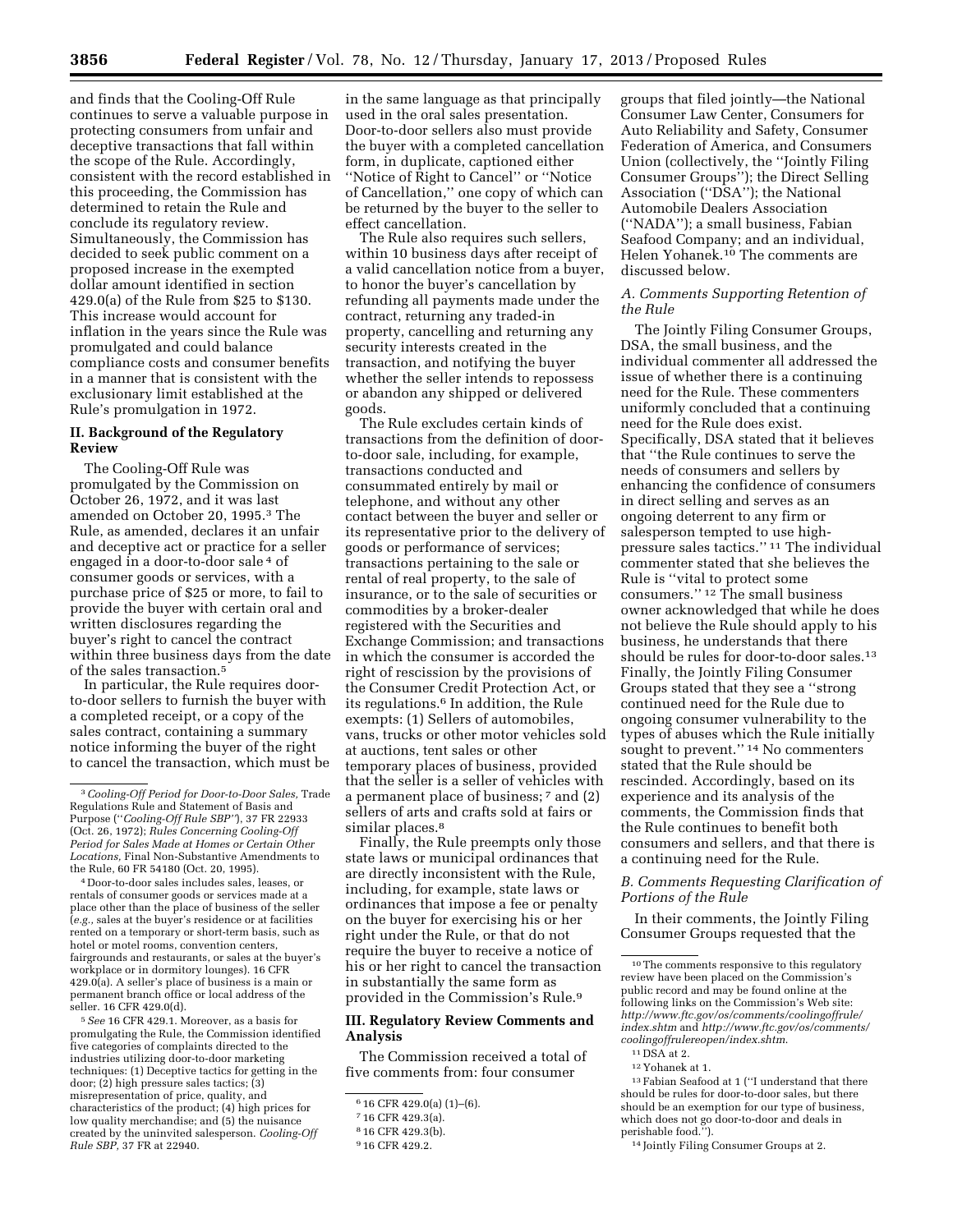Commission clarify several aspects of the Rule, including whether the Rule covers rent-to-own transactions; covers services related to real property; requires payment for services rendered during the cooling-off period if the right to cancel is properly exercised; and gives consumers a continuing right to cancel if proper notice is not given. Each of these requests for clarification is discussed in turn below.

#### (1) Rent-to-Own Transactions

The Jointly Filing Consumer Groups requested that the Commission clarify that the Cooling-Off Rule applies to rent-to-own transactions consummated away from the seller's place of business.15 These commenters argued that rent-to-own transactions in which the consumer makes weekly payments to rent a product with the stated goal of ownership, often lead to the consumer paying an exorbitant amount that is typically more than the product is actually worth.16 The commenters added that rent-to-own businesses target low-income consumers.17 These commenters argued, therefore, that the Rule should be clarified to make its coverage of rent-to-own transactions evident to consumers by adding ''rentto-own'' to the list of transactions set forth in section 429.0, subsections (a) and (b) of the Rule.18

In response to this request, the Commission clarifies that nothing in the Rule prevents its application to rent-toown transactions away from a seller's place of business when such transactions meet the Rule's other requirements. Accordingly, the Commission believes that it is not necessary to change the Rule to reflect the Rule's application to rent-to-own transactions.19

(2) Services Related to Real Property

The Jointly Filing Consumer Groups also requested that the Commission clarify that the Cooling-Off Rule applies to services related to real property, such as mortgage modification, mortgage loan

19The Rule broadly defines a door-to-door sale and describes various exclusions and exemptions from the definition. As noted above, the definition includes certain sales, leases, or rentals of consumer goods or services. *See supra* note 4. The Rule does not exhaustively list the types of transactions to which the Rule applies. Attempting to itemize the types of transactions that meet the definitional requirements of the Rule could result in the Rule being erroneously interpreted to apply only to those types of transactions listed in the Rule. Accordingly, the Commission declines to propose

adding rent-to-own transactions to section 429.0, subsections (a) and (b) of the Rule.

brokerage, and foreclosure rescue services.20 The commenters argued that these services fall under the Rule's definition of ''consumer services'' because they are primarily for personal, family, or household purposes in accordance with section 429.0(b) of the Rule.21 The commenters also noted that in some instances sellers of these services identify consumers through foreclosure notices and then approach the consumers in their homes.<sup>22</sup>

The Commission's Cooling-Off Rule expressly excludes transactions pertaining to the sale or rental of real property, the sale of insurance, or the sale of securities or commodities by a broker-dealer registered with the Securities and Exchange Commission.23 As determined by the Commission when it promulgated the Rule, this exclusion, which renders the Rule inapplicable to the sale of real estate, does not necessarily reach so far as to exempt service-related transactions in which a consumer engages a real estate broker to sell his or her home or to rent and manage his or her residence during a temporary period of absence.24 Similarly, the exclusion does not necessarily reach so far as to exempt the types of mortgage assistance relief services described by the Jointly Filing Commenters.

Further, in the Mortgage Assistance Relief Services (''MARS'') rulemaking, the Commission declined to include a right-to-cancel provision in the final rule for all contracts for such services.25 The basis for this decision was the Commission's belief that, although MARS providers' conduct may undermine consumers' ability to make well-informed decisions, a right-tocancel provision is not necessary because the final MARS Rule requires that MARS providers neither seek nor accept a fee until the consumer accepts an offer of relief. In the MARS proceeding, however, the Commission did not receive information concerning, and did not specifically address, a right to cancel MARS sales transactions accomplished in a door-to-door sales setting.

The Commission concludes in the instant proceeding that, notwithstanding its general determination not to impose a right to cancel in all MARS transactions, the

24*Cooling-Off Rule SBP,* 37 FR at 22948. 25 *Mortgage Assistance Relief,* Final Rule and Statement of Basis and Purpose (''*MARS SBP*''), 75

FR 75092, 75123 (Dec. 1, 2010). The MARS Rule is codified at 12 CFR part 1015.

Cooling-Off Rule's right to cancel should extend to door-to-door sales of MARS. It does not follow from the Commission's determination not to include a right-to-cancel provision in the MARS Rule that other statutes and regulations, such as the Cooling-Off Rule, cannot impose a remedy on transactions otherwise covered by those statutes and regulations. Both MARS sales and door-to-door sales, considered separately, raise concerns. As the Commission noted in the MARS Rule Statement of Basis and Purpose, ''MARS providers direct their claims to financially distressed consumers who often are desperate for any solution to their mortgage problems and thus are vulnerable to the providers' purported solutions. The Commission has long held that the risk of injury is exacerbated in situations in which sellers exercise undue influence over susceptible classes of purchasers.'' 26 MARS sales undertaken door-to-door compound the concerns that either type of transaction, by itself, raises. Therefore, the Commission is hereby clarifying that to safeguard consumers' ability to make informed purchasing decisions in these circumstances, the Cooling-Off Rule applies to the providers who sell mortgage assistance relief services door-to-door.27

(3) Payment for Services Rendered During the Cooling-Off Period if the Right to Cancel is Properly Exercised

In their comment, the Jointly Filing Consumer Groups observed that it is not possible to return services that the seller may have chosen to provide prior to the expiration of the three-day period and they correctly pointed out that the Rule imposes no such requirement.28 The commenters requested that the Commission make clear that a consumer who validly exercises his or her right of cancellation pursuant to the Rule does not owe the seller for any service the

27The record in the MARS rulemaking, including the Commission's enforcement experience, suggests that few MARS providers sell mortgage assistance relief services door-to-door. Instead, the record indicates that MARS providers typically employ other means to initiate contact with consumers. *See MARS SBP,* 75 FR at 75096 (''MARS providers commonly initiate contact with prospective consumers through Internet, radio, television, or direct mail advertising.'') (footnote omitted). 28 Jointly Filing Consumer Groups at 6.

<sup>15</sup> *Id.* at 5.

<sup>16</sup> *Id.* 

 $^{17}\,Id.$ 

<sup>18</sup> *Id.* 

<sup>20</sup> Jointly Filing Consumer Groups at 5.

<sup>21</sup> *Id.* 

<sup>22</sup> *Id.* at 6.

<sup>23</sup> 16 CFR 429.0(a)(6).

<sup>26</sup> *MARS SBP,* 75 FR at 75117. Similarly, the Commission has stated that ''[h]igh-pressure sales tactics are the leading cause for consumer complaints about door-to-door selling \* \* \*. The door-to-door sale, however, seems to be particularly susceptible to the use of these tactics.'' *Cooling-Off Rule SBP,* 37 FR at 22937.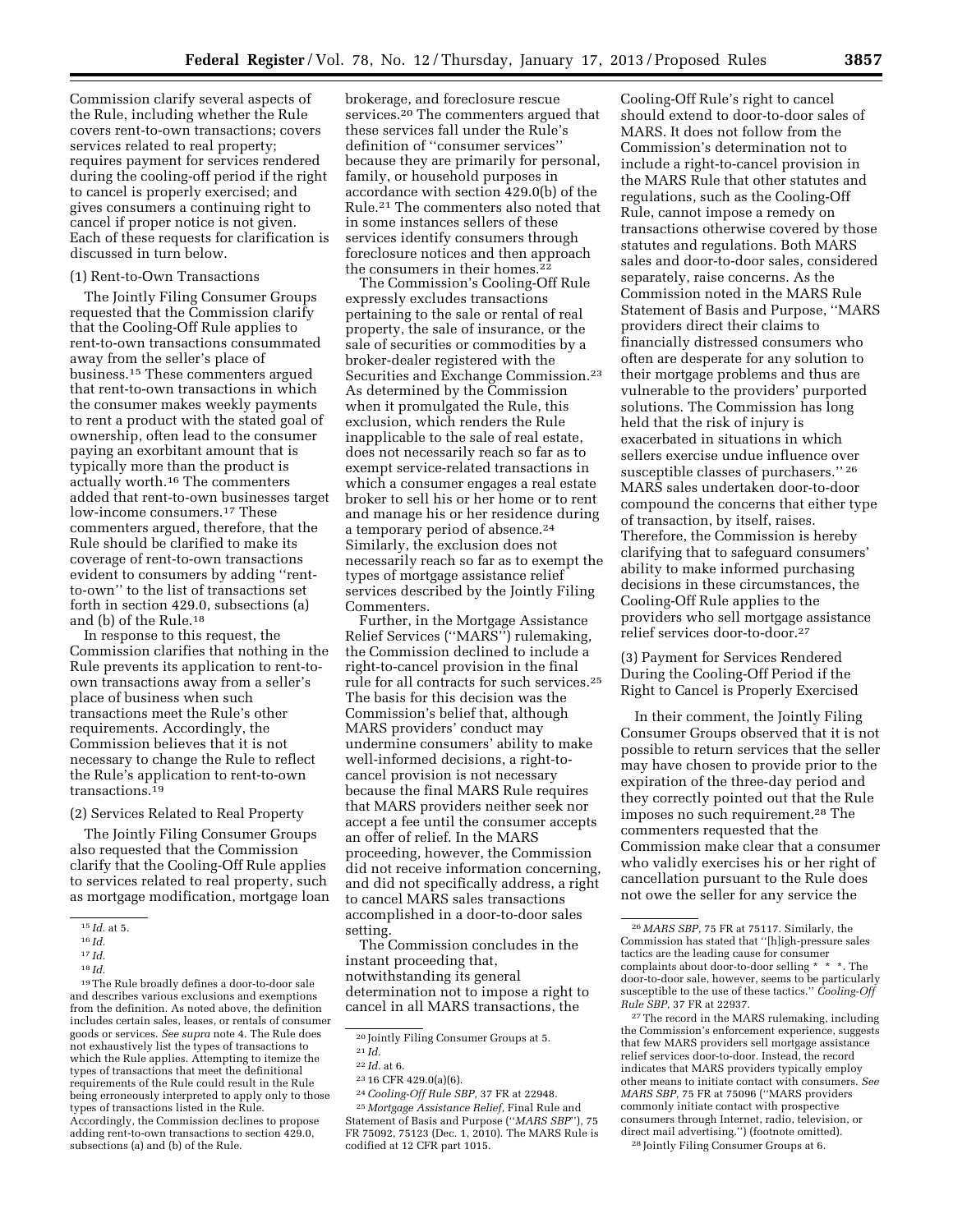seller elected to perform during the cooling-off period.29

The Commission has reviewed this comment and takes this opportunity to reiterate the determination made in its Statement of Basis and Purpose when it adopted the Rule in 1972: ''in nonemergency situations the seller should properly bear the risk of cancellation if he elects to perform before expiration of the cooling-off period.'' 30 Thus, the Commission clarifies that, except in cases covered by the Rule's exception for emergency repairs, a buyer who validly invokes the three-day right of rescission under the Rule is not obligated to reimburse the seller for services performed during the coolingoff period.31

(4) Continuing Right to Cancel Under the Rule if Proper Notice is Not Given

The Jointly Filing Consumer Groups argued that in a situation where the seller has failed to provide the required notice, the consumer should have a continuing right to cancel. That is, the consumer should be allowed to cancel until three days have elapsed since the consumer received notice of the right to cancel, whenever that occurs.32 The commenters stated that courts have consistently interpreted various state cooling-off rules as including this continuing right and that many state statutes explicitly provide this right.<sup>33</sup> The commenters pointed out that if no continuing right were provided, the seller could deprive the consumer of her or his right to cancel simply by failing to provide the required notice.34 The commenters requested that the Commission clarify that consumers have a continuing right to cancel by inserting a statement into the Rule at 16 CFR 429.1.35

A seller theoretically could deny a consumer the right to cancel under the Rule by failing to provide the required notice. As a practical matter, however, the record does not indicate that this practice currently occurs with any

32 Jointly Filing Consumer Groups at 6.

35 *Id.* 

prevalence.36 Consequently, the Commission determines that a failure of sellers to provide the required cancellation notice is likely not sufficiently prevalent to justify proposing additional Rule provisions at this time. As a result, the Commission presently declines to propose modification of the Rule's treatment of this issue.37 A seller who does not provide a buyer with compliant notice of his or her right to cancel is in violation of the Rule. The Commission, therefore, will continue its program of monitoring, investigating, and, where appropriate, taking enforcement against, persons who fail to comply with the Rule's notice requirements.

With respect to those state statutes that explicitly provide a continuing right to cancel, those state provisions would not be preempted to the extent those provisions provide consumers with broader protection than, and are not otherwise directly inconsistent with, the Commission's Rule.38

# *C. Comments Requesting Expansion of the Rule*

(1) Motor Vehicle Sales at Temporary Locations

The Jointly Filing Consumer Groups requested that the Commission remove the exemption for motor vehicle sales at temporary locations because, they asserted, consumers at temporary sales events are particularly susceptible to high-pressure sales tactics and misrepresentations.39 The commenters requested that the exemption be removed or, alternatively, if it is retained, that it be modified to require the seller to inform the consumer in writing of the name of and contact information for its permanent place of business and to permit the seller only to

37*See* 15 U.S.C. 57a(b)(3) (requiring the Commission to have reason to believe that the practices to be addressed by a rulemaking are 'prevalent'' before commencing a rulemaking proceeding); *see also* 16 CFR 1.14(a)(1). 38*See* 16 CFR 429.2(b).

39 Jointly Filing Consumer Groups at 8 (stating that consumers may be lured to the sale by deception on the part of the seller, citing how an out-of-state car dealer holding a tent sale misled consumers into thinking it was a local dealer, and discussing high-pressured sales tactics such as ''flipping'' a consumer from one salesperson to another until the customer signs an agreement, often without clearly understanding its terms). NADA, however, stated in its comment that it is not aware of any circumstances that would warrant expanding the Cooling-Off Rule to cover motor vehicle sales at the place of business of a motor vehicle dealer or at temporary business locations. NADA at 1.

hold temporary sales within 30 miles of its permanent place of business.40

In creating the exemption for sellers of automobiles at auctions, tent sales, or other temporary places of business, the Commission concluded that:

To the extent that certain problems occur at auto sales, they typify the same problems that may occur at transactions at the seller's place of business and are addressed by other Commission rules, e.g., the Used Car Rule and Guides on Bait and Switch, or state laws, e.g., prohibitions of ''As is Sales.'' 41

Thus, while the Commission recognizes the concerns expressed by the Jointly Filing Consumer Groups, the Commission continues to believe that other laws more appropriately address potential problems occurring at those venues. Accordingly, the Commission does not find sufficient justification to propose the requested modification to the Rule at this time. The Commission reiterates, however, that the exemption for automobile sales will continue to be limited to sellers who have at least one permanent place of business.42 The Rule will continue to cover any itinerant automobile sellers without at least one permanent place of business.

#### (2) Used Car Sales at Any Location

The Jointly Filing Consumer Groups request that the Commission expand the Rule to cover used car sales at any location.43 They argued that used car dealers create conditions, such as forcing consumers to stay in the dealership for long periods of time by keeping the potential trade-in or the consumer's driver's license, or using other ruses, which are equivalent to a salesperson keeping a buyer captive in his or her home, if not worse.44 The commenters stated that, in contrast to new car sales, used car sales have a higher risk of misrepresentations and sales at a much higher price than the used car is worth. $45$  The commenters

42 *Id.* Moreover, at this time, there is insufficient evidence in the record to support proposing a modification that would impose a geographical limitation of 30 miles for sellers of used cars at temporary locations.

43 Jointly Filing Consumer Groups at 9. 44 *Id.* at 11.

45 *Id.* The commenters cite to a practice in which a dealer steers borrowers toward more expensive loans in exchange for a kickback from the automobile financing lender. The commenters also describe a practice called ''yo-yo'' sales, in which a dealer offers an attractive interest rate to a consumer, allows the consumer to drive the car

<sup>29</sup> *Id.* 

<sup>30</sup>*Cooling-Off Rule SBP,* 37 FR at 22947.

<sup>31</sup>This clarification also applies in the context of a seller who installs goods before the expiration of the three-day cooling-off period. For example, in the context of the door-to-door sales of home security systems, the FTC recently issued a consumer education publication that advises consumers they have a right to cancel the purchase even if the equipment already has been installed. ''FTC Facts for Consumers: Knock, Knock. Who's There? Want to Buy a Home Security System?'' (March 2011), available online at *[http://](http://www.ftc.gov/bcp/edu/pubs/consumer/homes/rea18.shtm) [www.ftc.gov/bcp/edu/pubs/consumer/homes/](http://www.ftc.gov/bcp/edu/pubs/consumer/homes/rea18.shtm) [rea18.shtm](http://www.ftc.gov/bcp/edu/pubs/consumer/homes/rea18.shtm)*.

<sup>33</sup> *Id.* 

<sup>34</sup> *Id.* at 7.

<sup>36</sup>A review of complaints in the Consumer Sentinel database reveals only a *de minimis*  percentage of total complaints that address a seller's noncompliance with the Rule's notice requirements.

<sup>40</sup> Jointly Filing Consumer Groups at 9.

<sup>41</sup>*See Rule on Cooling-Off Period for Door-to-Door Sales,* Final Non-Substantive Amendments and Exemptions to Sellers of Automobiles at Auctions and Arts and Crafts at Fairs (''Exemptions for Sellers of Automobiles at Auctions and Arts and Crafts at Fairs''), 53 FR 45455, 45458 (Nov. 10, 1988).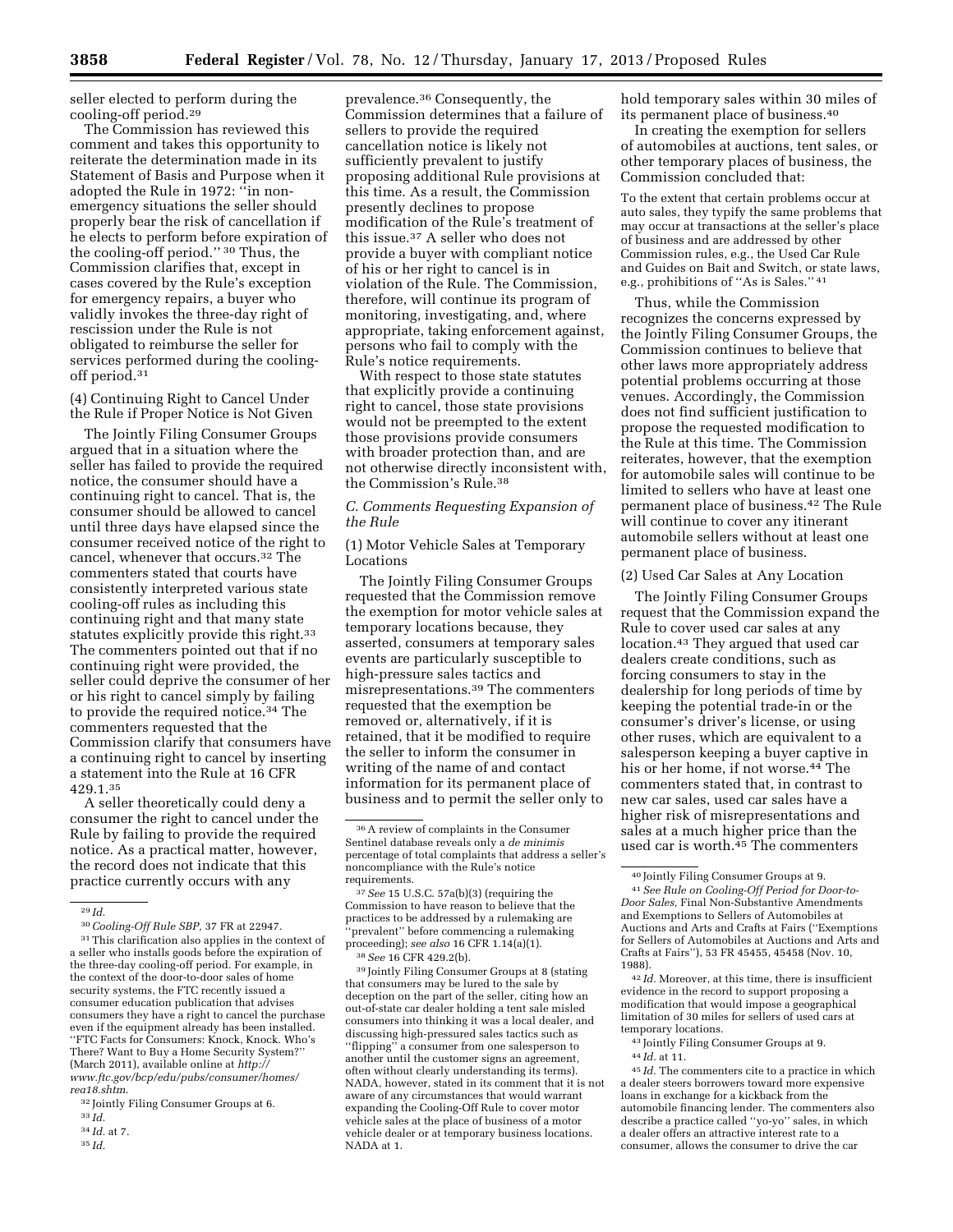also noted that low-income consumers are especially vulnerable to dealer abuses in the used car market.46 In addition, the commenters cited certain safety risks with used cars sold ''as is,'' and cite to the selling of used flooddamaged cars without disclosure of the car's condition.47 The commenters believe that the right of cancellation under the Cooling-Off Rule is necessary to combat these issues, particularly given the magnitude and importance of a car purchase for most consumers.48

The Commission has never intended for the Rule to be construed so broadly as to apply to used car sales at a dealer's premises. In its **Federal Register** notice announcing that sales of automobiles at temporary places of business are exempt from the Rule, the Commission stated that:

Although the Rule is primarily directed toward door-to-door sales, the Commission was also concerned with itinerant salesmen who sell at restaurants, shops and other places, and with the possibility that salespeople would attempt to evade the Rule's application by luring consumers outside the home by subterfuge. The Commission therefore broadened the definition of a ''door-to-door'' sale to include those sales made away from the seller's place of business.49

The Rule is tailored to remedy practices associated with sales that occur in settings other than the seller's place of business. Modification of the Rule to cover at-premises sales would go beyond the scope of what the Rule is intended to cover.

Additionally, in many instances, disclosures required by other Commission rules, such as the Used Car Rule, adequately address the concerns identified by the commenters. For example, the Buyers Guide provision under the Used Car Rule requires dealers to disclose to consumers: Whether the vehicle is being sold ''as is'' or with a warranty; what percentage of the repair costs a dealer will pay under warranty; information about the car's major mechanical and electrical systems, as well as any major potential

problems; and that consumers can ask to have the car inspected by an independent mechanic before buying.50

With respect to other potential issues involving car dealers, in 2011, the Commission conducted a series of public roundtables to gather information on consumers' experiences in the sales, financing, and leasing of motor vehicles at dealerships. The information will help the Commission determine what, if any, future actions would be appropriate, such as specific enforcement initiatives, increased consumer and business education, promulgating rules, or other action.51

#### (3) Online Payday Lending

The Jointly Filing Consumer Groups requested that the Commission expand the Rule to include transactions with online payday lenders.52 These commenters argued that online payday lenders use aggressive techniques that are similar to the practices of door-todoor salespersons.53 They stated that consumers accessing payday loans are generally low-income consumers without access to more regulated, legitimate lines of credit or loans.54 These consumers are vulnerable to the misrepresentations made by payday lenders, who frequently do not make the actual cost of loans clear.55 Consumers who get payday loans online, they argued, are particularly vulnerable because these online providers do not disclose their physical place of business, if any, or make clear any state where they purport to be licensed.56 The commenters also stated that the industry aggressively seeks to make personal contact with consumers by sending email messages to them promising immediate loans, without always making clear that the email messages are advertisements.57

In the Commission's experience, consumers in typical online payday loan transactions receive cash in exchange for their personal checks or authorization to debit their bank accounts, and lenders and consumers agree that consumers' checks will not be cashed or their accounts debited until a designated future date. Online payday loans have high fees and short repayment periods, which translate to high annual rates, and they often are due on the borrower's next payday, usually within about two weeks. The Commission determines that the Cooling-Off Rule is not designed to address online payday loan transactions, but notes that other protections for consumers are available. For example, the federal Truth in Lending Act (''TILA'') treats payday loans like other types of credit. Under TILA, and its implementing Regulation Z, those who advertise the specific cost of credit must disclose the annual percentage rate (''APR'') of the loans to help consumers make better-informed decisions, including assisting them in comparison shopping among loans.

To the extent that payday lenders aggressively seek to make personal contact with consumers by sending email messages, additional protections could apply under the Controlling the Assault of Non-Solicited Pornography And Marketing Act (the ''CAN–SPAM Act''). For example, the CAN–SPAM Act requires a sender of an unsolicited commercial email message to clearly and conspicuously disclose that the message is an advertisement and to provide consumers with a way to optout of receiving unwanted email messages from the sender in the future.<sup>58</sup>

In addition, the FTC has jurisdiction to bring enforcement actions under Section 5 of the FTC Act, 15 U.S.C. 45, for unfair and deceptive acts or practices in the payday lending industry. The Commission has brought several such actions, mostly stemming from either deceptive representations made by payday lenders or unfair practices regarding the collection of payday loans.59

59*See, e.g., FTC* v. *Loanpointe, LLC,* Case No. 2:10–CV–00225 (D. Utah 2010) (the Commission brought Section 5 and Fair Debt Collection Practices Act claims alleging that the lender falsely claimed an entitlement to garnish wages, falsely claimed they informed debtors that their wages would be garnished, and disclosed information about debts to third parties); *FTC* v. *Virtual Works, LLC,* Case No. C09–03815 (N.D. Cal. 2009) (the Commission alleged that the defendants violated Section 5 by deceiving payday borrowers into purchasing offered debit cards for a fee); *FTC and State of Nevada* v. *Cash Today, Ltd.,* Case No. 3:08–CV–00590–BES– VPC (D. Nev. 2008) (the Commission alleged that the defendants violated Section 5 by falsely claiming that consumers were legally obligated to pay debts when they were not, falsely threatening consumers with arrest or imprisonment, repeatedly calling consumers at work, using abusive and Continued

home, and later contacts the consumer to say that the financing could not be arranged at the original terms in order to impose on the consumer a higher interest rate or less favorable terms. *Id.* at 12.

<sup>46</sup> *Id.* at 11.

<sup>47</sup> *Id.* at 12.

<sup>48</sup> *Id.* The commenters also discuss their interpretation of a European Union directive that gives ''consumers 14 days to withdraw from essentially any transaction based on credit for any reason. Council Directive 2008/48/EC, art. 14, 2008 O.J. (L 133/66 (EC). It appears as if cars purchased on credit—which most are—are included.'' *Id.* at 10.

<sup>49</sup>Exemptions for Sellers of Automobiles at Auctions and Arts and Crafts at Fairs, 53 FR at 45458.

<sup>50</sup> 16 CFR 455.2(a)–(b). 51 *See Public Roundtables: Protecting Consumers in the Sale and Leasing of Motor Vehicles,* Notice Announcing Public Roundtables Regarding Public Participation, and Providing Opportunity for Comment, 76 FR 14014 (Mar. 15, 2011), *available at [http://www.gpo.gov/fdsys/pkg/FR-2011-03-15/](http://www.gpo.gov/fdsys/pkg/FR-2011-03-15/pdf/2011-5873.pdf) [pdf/2011-5873.pdf;](http://www.gpo.gov/fdsys/pkg/FR-2011-03-15/pdf/2011-5873.pdf) see also [http://www.ftc.gov/](http://www.ftc.gov)bcp/ workshops/motorvehicles.* Public comments filed regarding these motor vehicle sales, financing and leasing issues are available at *[http://www.ftc.gov/os/](http://www.ftc.gov/os/comments/motorvehicleroundtable/index.shtm) [comments/motorvehicleroundtable/index.shtm.](http://www.ftc.gov/os/comments/motorvehicleroundtable/index.shtm)* 

<sup>52</sup> Jointly Filing Consumer Groups at 13.

<sup>53</sup> *Id.* 

<sup>54</sup> *Id.* 

<sup>55</sup> *Id.* 

<sup>56</sup> *Id.* 

<sup>57</sup> *Id.* 

<sup>58</sup> 15 U.S.C. 7704(a)(3) and (a)(5).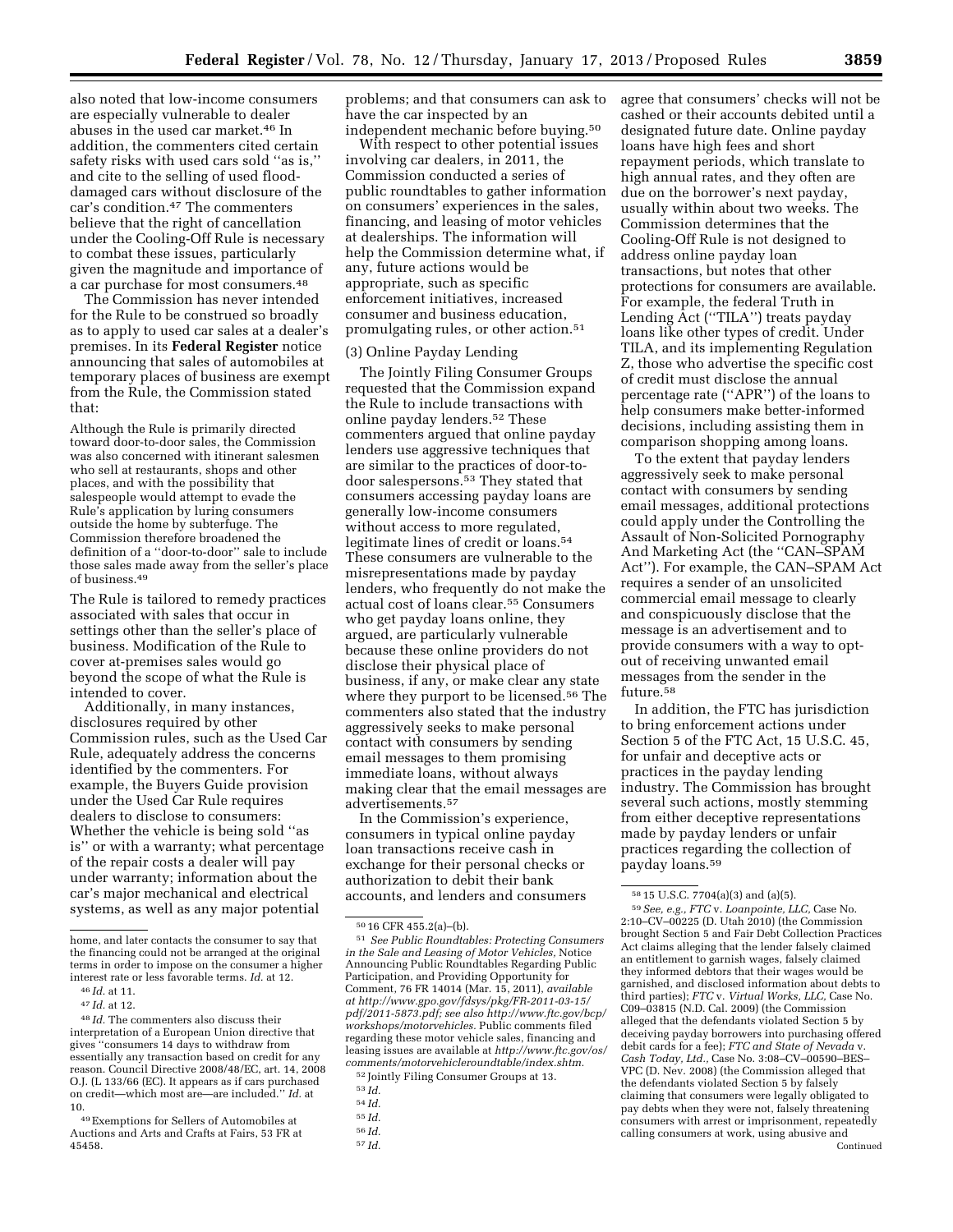# *D. Comment Requesting Exemption for Truck Sales of Perishable Food*

One commenter requested that the Commission exempt from the Rule sales of perishable food from trucks parked at ''fixed locations.'' 60 The commenter stated that his business periodically sells fresh seafood in such a manner in various cities and towns throughout the country. He noted that the business does not accept credit cards, nor does it enter into any contracts with consumers for future delivery.61

The Rule generally covers businesses that sell consumer goods from trucks or other temporary locations (such as fairgrounds or convention centers).62 Sales at temporary locations, like sales in consumers' homes, can involve techniques that prompted the Commission to adopt the Rule in 1972 (discussed at note 5, *supra*). These types of sales, for example, may involve highpressure sales tactics, misrepresentations about the price, quality, and characteristics of the

products, and high prices for low quality merchandise. In the absence of other protections, consumers purchasing from sellers at temporary locations also can face challenges locating those sellers after their transactions to seek recourse if there are problems. Nothing in the record or the Commission's experience indicates that these techniques are less of a concern now than they were in 1972. Consequently, the Commission declines to propose an exemption for truck-based sales.

# *E. Comments Concerning Increase in \$25 Exclusionary Limit to \$130 to Reflect Inflation*

In its comment, DSA requested that the Commission increase the Rule's \$25 exclusionary limit to one that reflects inflation since the Rule's enactment.<sup>63</sup> The Jointly Filing Consumer Groups, however, stated that because transactions of \$25 or more can result in financial over-extension for many consumers, the Rule's current

62*See* 16 CFR 429.0(a).

63 DSA at 5.

exclusionary limit should be maintained without adjustment for inflation.<sup>64</sup>

Based on its review of these comments and the Commission's regulatory and enforcement experience as a whole, the Commission has determined to seek public comment on a proposed increase in the Rule's exempted amount 65 to \$130. The proposed increase in the Rule's exclusionary limit would exempt a seller only with regard to a sale, lease, or rental of consumer goods or services, with a purchase price below \$130 whether under single or multiple contracts.66

Under Section 18(g)(2) of the FTC Act, the Commission may on its own motion, or in response to a petition, provide for exemptions from the operation of trade regulation rules if the Commission finds that the application of the rule to persons or a class of persons is not necessary to prevent the unfair or deceptive act or practice to which the rule relates.67 Section 18 provides that procedures under the Administrative Procedure Act, 5 U.S.C. 553, shall apply in proceedings to consider such an exemption.<sup>68</sup>

The Commission tentatively concludes that an increase in the exclusionary amount is warranted because application of the Rule to sellers of goods priced below \$130 appears unnecessary to prevent the unfair or deceptive practices addressed by the Rule. Currently, the Rule, in part, defines a door-to-door sale as a sale, lease, or rental of consumer goods or services with a purchase price of \$25 or more, whether under single or multiple contracts. The \$25 exempted dollar amount has remained unchanged for four decades since the Commission promulgated the Rule in 1972. Based on changes in the most general consumer price index, an item that cost \$25 in 1972 would cost approximately \$130 today.69

67 15 U.S.C. 57a(g)(2).

68 *Id.* The Commission has previously used this exemption authority to exempt sales of autos at public auctions by established companies and sales at arts and craft fairs from the operation of the Rule. 53 FR 45455; *see also* 16 CFR 429.3.

69The average value of the CPI–U for 2010 was 218.056, while the average value for 1972 was 41.8. *See* U.S. Department of Labor, Bureau of Labor Statistics, ''Consumer Price Index, All Urban Consumers, U.S. City Average, All Items,'' *available at ftp://ftp.bls.gov/pub/special.requests/cpi/* 

Given this data, the Commission is seeking comment on a proposed increase in the exclusionary limit from \$25 to \$130. By accounting for inflation, this increase of the exempted dollar amount could balance compliance costs and consumer benefits in today's marketplace in a manner that is consistent with the exclusionary limit originally established at the Rule's promulgation in the early 1970s.70 The Commission specifically seeks comment on:

1. Whether the Rule's \$25 exclusionary limit should be increased to account for inflation since the Rule was first promulgated in 1972 and to exempt from the Rule's coverage sales, leases, or rentals of consumer goods or services with a purchase price of less than \$130, whether under single or multiple contracts;

2. What types of transactions would become exempt from the Rule as a consequence of the increase;

3. Whether transactions intended to be covered by the Rule when originally adopted in 1972 would become exempt as a result of the increase;

4. How the increase would impact the benefits the Rule currently provides to consumers and commerce;

5. How the increase would impact the burdens or costs the Rule currently imposes on sellers subject to the Rule's requirements; and

6. Whether the increase would impact the enforcement of state laws and municipal ordinances.

*F. Comments Proposing Modifications That Would Affect Contractual Provisions in Agreements Between Buyers and Sellers in Door-to-Door Transactions* 

#### (1) Arbitration Agreements

The Jointly Filing Consumer Groups argued that the Rule should expressly prohibit arbitration agreements because they believe sellers may try to insulate themselves from liability for abusive practices associated with door-to-door

70*See also Cooling-Off Rule SBP,* 37 FR at 22946 (''In deciding that the \$10 exclusion in the proposed rule should be increased to \$25, the Commission was persuaded by the fact that a doorto-door salesman could not long survive if his livelihood depended upon the expenditure of very much time and effort to make a sale of under \$25. Sales for less than that amount simply would not justify the use of a lengthy high-pressure sales pitch which has been identified as the most prevalent source of complaints regarding door-to-door sales. Virtually all of the examples of the sort of sales which outraged consumers were for amounts substantially in excess of \$25.'').

profane language, and disclosing debts to third parties).

<sup>60</sup>Fabian Seafood Company at 1.

 $\ensuremath{^{61}}$  The commenter also expresses concern that ''[a]ccording to the present rules, a customer can purchase \$100 in fresh seafood, cancel the sale within 3 days for no reason, get a refund from us, and then, since we will not return to the customer's city for 3–4 weeks to retrieve the seafood, the customer may then just keep the seafood.'' *Id.* The comment, however, does not cite examples of this actually happening, and the proposed change in the exclusionary limit identified in § 429.0 from \$25 to \$130 may moot this concern for many transactions.

<sup>64</sup> Jointly Filing Consumer Groups at 4. 65 16 CFR 429.0

<sup>66</sup>The Rule would continue to cover a seller's transactions that are valued above the proposed revised exempted amount of \$130 or more. A seller would be exempt from the Rule only to the extent that a particular transaction, whether under single or multiple contracts, falls below the proposed revised minimum dollar amount of \$130.

*cpiai.txt,* visited Oct. 1, 2012. Dividing 218.056 by 41.8 gives a value of 5.217 and multiplying this figure by \$25 gives a value of \$130.43. Rounding down to \$130 yields the proposed new minimum dollar amount.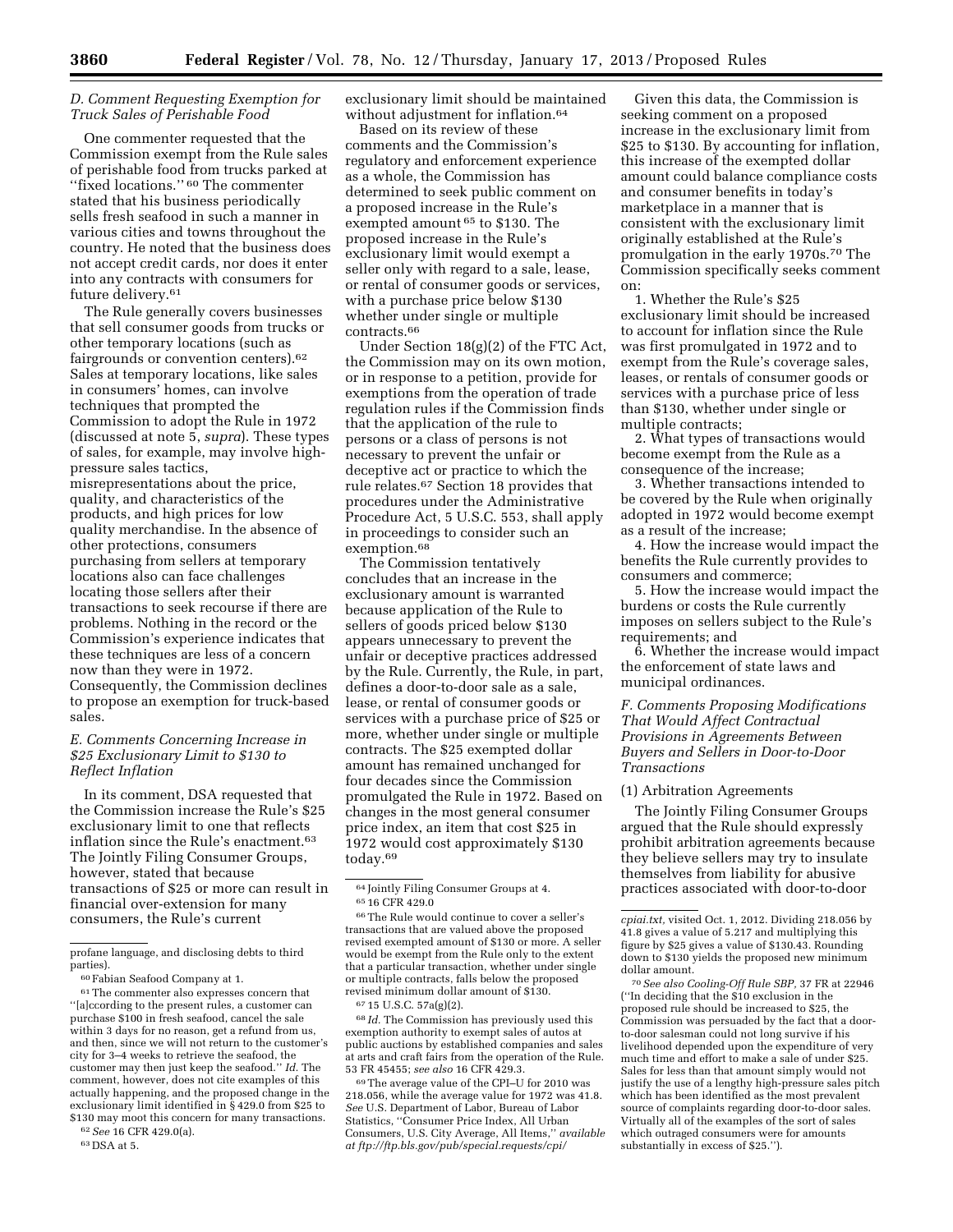sales through the use of arbitration clauses.71 The commenters described the potential for abuse by sellers using arbitration agreements, but presented no evidence to show that there is any widespread abuse of arbitration agreements occurring within the doorto-door sales industry that might warrant a provision addressing the use of arbitration agreements.72 Consequently, the Commission declines to propose modification of the Rule to address the use of arbitration provisions in agreements between door-to-door sellers and their customers.

(2) An Independent Contractual Provision Stating That the Consumer Has the Right To Cancel Pursuant to the Terms of the Notice

The Jointly Filing Consumer Groups requested that the Commission amend the Rule to require sellers to include a contractual provision which states that consumers have the right to cancel pursuant to the terms of the cancellation notice.73 This provision, they argued, would enable consumers to access the ''full range of options for redress available under contract law.'' 74 The commenters, however, did not present any evidence to suggest that the absence of such a provision has in any way impinged upon consumers' ability to exercise their rights against sellers under this Rule. The Rule provides consumers a three-day cooling off period for door-to-door sales and requires sellers to provide clear disclosures regarding a consumer's right to cancel. Specifically, the Rule requires the following statement on the contract itself in immediate proximity to the signature lines (or on the front page of the receipt if no contract is used): ''You, the buyer, may cancel this transaction at any time prior to midnight of the third business day after the date of this transaction. See the attached notice of cancellation form for an explanation of this right.'' 75 The commenters did not explain how this provision falls short in protecting consumers' rights under the Rule. It is a violation of the Rule to fail or refuse to honor any valid notice of cancellation by a buyer.76 The Commission will continue to monitor,

75 16 CFR 429.1.

investigate, and, where appropriate, take enforcement action for violations of the Rule. Accordingly, due to the lack of evidentiary support indicating that the Rule's current requirements are insufficient to protect consumers' ability to exercise their rights under the Rule, the Commission declines to propose further modifications to the Rule to mandate that sellers include an additional contract provision stating that buyers have the right to cancel pursuant to the terms of the cancellation notice.

*G. Comments Proposing Modifications to Requirements for Effecting Cancellation* 

(1) Alternative Compliance for Companies That Offer 100% Money-Back Guarantees

DSA argued that many DSA member companies offer 100% money-back guarantees or longer periods of rescission than required by the Rule.77 DSA recommended that companies be allowed to substitute the language giving notice of these protections for that of the Cooling-Off Rule.78 DSA asserted that permitting such alternative compliance would reduce costs associated with printing and administering the cooling-off notice and reduce costs associated with training both home-office personnel and independent sellers.79 In its Statement of Basis and Purpose that accompanied the Rule in 1972, the Commission stated:

Adoption of a provision which would exclude from applicability of the rule sellers who provide a money-back guarantee would increase the enforcement problems associated with the rule to a point that the rule would be almost ineffectual. Every direct seller who desired such an exclusion would claim he offered such guarantee. Then the Commission would be confronted with a neverending problem of determining whether the seller in fact gave such a guarantee and whether he performed his obligations under it. One of the principal advantages of the cooling-off rule is that it is self-enforcing. The consumer is given the unilateral right to cancel the sale. Its effectiveness does not depend upon whether a branch representative or subordinate manager understands the meaning and effect of a guarantee, or even upon his willingness to honor such a guarantee.<sup>80</sup>

The commenter advanced no compelling reason to revisit this issue. It is still the case that enforceability problems associated with 100% moneyback guarantees would undermine the

80*Cooling-Off Rule SBP,* 37 FR at 22948.

self-enforcing nature of the Cooling-Off Rule. The Commission, therefore, declines to propose modification of the Rule to allow an alternative compliance scheme for companies that offer 100% money-back guarantees or longer periods of rescission.

#### (2) Duplicate Notice Requirement

DSA requested that the Commission eliminate the Rule's duplicate notice requirement.81 DSA contended that there is virtually an automatic record of sales and cancellations in most transactions and that when paper cancellations are made, the almost universal access to copier machines makes the duplicate notice superfluous.82 DSA argued further that reducing the duplicate notice requirement would reduce environmental waste.83

The Rule provides in part that sellers must furnish each buyer, at the time the buyer signs the door-to-door sales contract or otherwise agrees to buy consumer goods or services from the seller, a completed form, in duplicate, captioned either ''NOTICE OF RIGHT TO CANCEL'' or ''NOTICE OF CANCELLATION.'' 84 The requirement that this notice be provided in duplicate is to ensure that consumers desiring to cancel their transactions have both a copy of the notice to return to sellers to effect the cancellation and a copy to keep. In earlier proceedings, the Commission clarified that sellers could comply with this provision by, for example, using a contract or receipt with the reverse side containing one ''Notice of Cancellation'' and an attached ''Notice'' to be used by the buyer should the buyer decide to cancel.85 The Commission also stated that another alternative method of complying with the duplicate notice requirement would be for the seller to give the buyer two copies of the contract or receipt with both having the notice on the reverse side of the contract or receipt.86 The Commission continues to believe that:

by providing the seller with increased flexibility in complying with the duplicate notice provisions of the Rule, the policy objectives of those provisions will be attained at a lower cost (including paperwork-related

84 16 CFR 429.1(b).

<sup>71</sup> Jointly Filing Consumer Groups at 14.

<sup>72</sup>The Commission, however, is cognizant of concerns about arbitration provisions in general and in particular as they relate to debt collection agreements. *See, e.g.,* Federal Trade Commission, *Repairing a Broken System: Protecting Consumers in Debt Collection Litigation and Arbitration* (July 2010), *available at [http://www.ftc.gov/os/2010/07/](http://www.ftc.gov/os/2010/07/debtcollectionreport.pdf) [debtcollectionreport.pdf.](http://www.ftc.gov/os/2010/07/debtcollectionreport.pdf)* 

<sup>73</sup> Jointly Filing Consumer Groups at 15.

<sup>74</sup> *Id.* 

<sup>76</sup> 16 CFR 429.1(g).

<sup>77</sup> DSA at 3.

<sup>78</sup> *Id.* 

<sup>79</sup> *Id.* 

<sup>81</sup> DSA at 4.

<sup>82</sup> *Id.*  83 *Id.* 

<sup>85</sup>Exemptions to Sellers of Automobiles at Auctions and Arts and Crafts at Fairs, 53 FR at 45457.

<sup>86</sup> *Id.*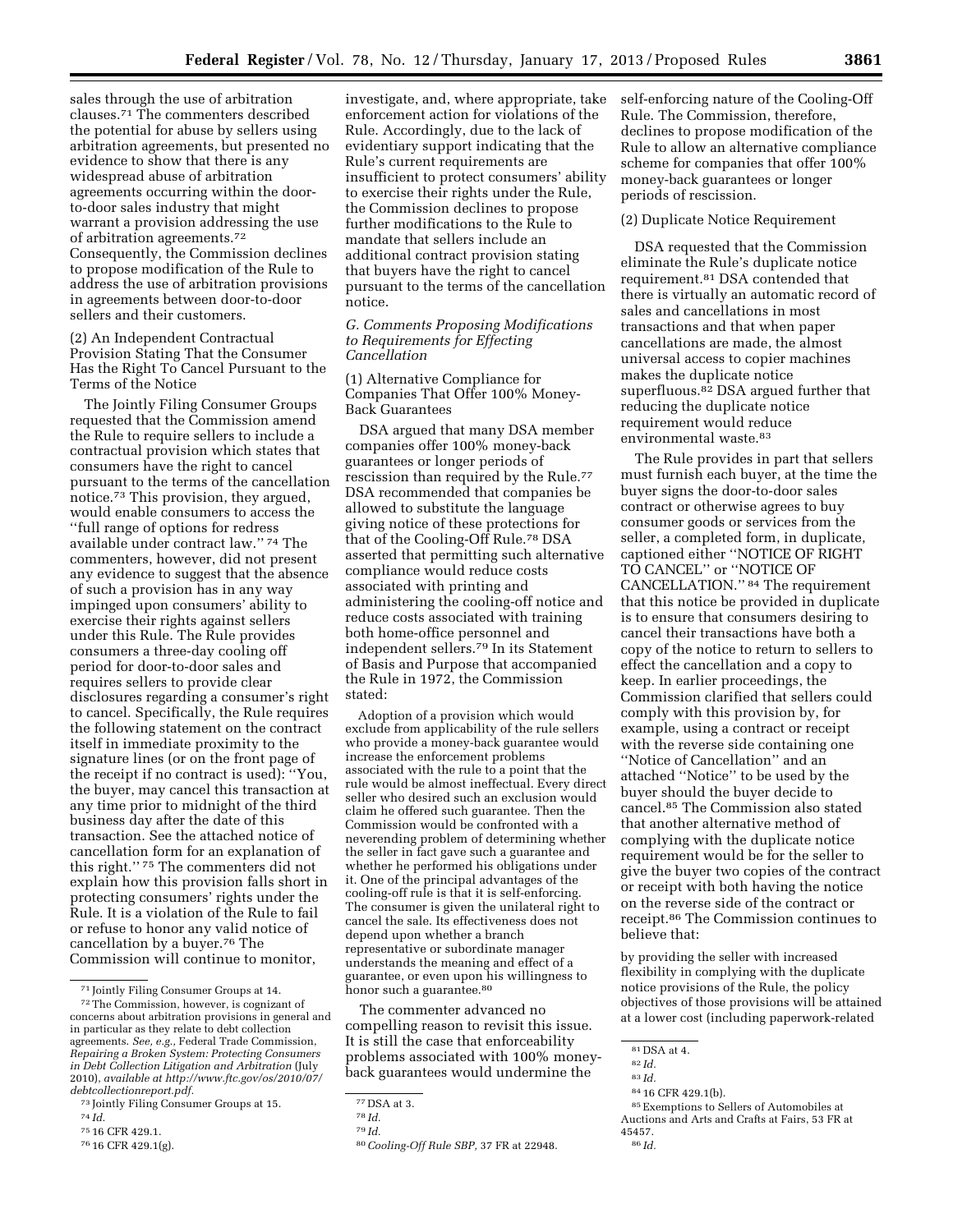costs) to the seller and ultimately to the consumer.87

The Commission believes that the flexible duplicate notice requirement avoids imposing additional expense on, and time required of, those consumers who would need to access copier machines in order to preserve a record of their right to cancel. The Commission further believes that this burden on consumers would likely exceed the potential benefits of reducing environmental waste that DSA claims would be achieved by eliminating the duplicate receipt requirement. Consequently, the Commission declines to propose elimination of the duplicate notice requirement.

#### (3) Phone Cancellations

One commenter argued that the Commission should permit phone cancellations under the Rule.88 During the Commission's promulgation of the Rule in 1972, both industry and consumer representatives opposed permitting oral cancellations due to the potential difficulty that would arise as to whether the buyer had actually exercised his or her right of cancellation.89 Consumer groups responded that salesmen who frequent impoverished neighborhoods would simply disregard oral cancellations and that the method would not be of any real assistance to those who were expected to benefit from it.90 The Commission found at that time that the possibility of confusion and uncertainty were sufficiently great to warrant rejection of a Rule provision permitting oral cancellations.91 The concerns expressed by the Commission at that time appear to remain unchanged and the current record does not reflect any evidence to the contrary. For these reasons, the Commission declines to propose permitting the use of phone cancellations.

# *H. Comments Proposing That the Commission Study the Language of the Cancellation Notice and Modify the Notice's Font Size*

DSA argued that the Commission should conduct a study to determine the efficacy of the language in the Rule's cancellation notice because, in their view, the notice uses too many words to convey the buyer's rights.92 However, DSA offered no evidence tending to show that the language is burdensome

on businesses or confusing to consumers, or that any other issue exists that would warrant an examination of the notice's efficacy.

Moreover, during its 1988 regulatory review concerning the Cooling-Off Rule, the Commission recognized that sellers should have the option of shortening the notice by eliminating sections that are inapplicable to a particular transaction. The Commission determined that much of the mandatory language in the notice may not apply to many direct sales because they do not involve, for example, traded-in property, negotiable instruments, or property being delivered prior to the expiration of the three day cooling-off period. As a result, the Commission then amended the Rule by giving sellers the option to shorten the notice by eliminating sections that are inapplicable to a particular transaction.93 The Commission stated that its amendment would reduce paperwork and related costs incurred by sellers in complying with the Rule and benefit consumers by increasing the likelihood of consumers reading and understanding key provisions of all documents.94

In addition, the Jointly Filing Consumer Groups argued that the Rule's 10 point font size should be increased.95 These commenters argued that in light of the range of font options available with today's word-processing technology, a font size of 10 may be too small.96 They cited a study which concluded that an 11 to 14 point font size should be used regardless of one's audience.97 These commenters recommended increasing the minimum font size to at least 12 points.98

The Rule states that sellers should use bold face type in a minimum size of 10 points.99 The Commission agrees that whenever possible, an appropriate larger font size should be used in sellers' cancellation notices. However, there is no evidence on the record indicating that buyers are having any widespread problems reading or understanding sellers' cancellation notices due to the minimum font size requirement. Accordingly, the Commission declines to propose

<sup>97</sup> *Id.* According to the commenters, the study is a final class project submitted by a graduate student who is pursuing a Master's Degree in the subject of Information Science. 98 *Id.* 

modification of the Rule's minimum font size requirement at this time.

# *I. Suggestion To Preempt All State Cooling-Off Regulations*

DSA argued that a complete preemption of all state and municipal cooling-off ordinances is warranted in the case of the Cooling-Off Rule because requiring different standards for different states is an unjustified burden on businesses and confusing to consumers with little to no benefit.<sup>100</sup> They argued that the Commission's Cooling-Off Rule is sufficient protection and should be uniformly used by all companies in all U.S. jurisdictions.101

The Commission believes there is no valid rationale for complete preemption of all state and municipal cooling-off rules. As stated in the Commission's 1972 Statement of Basis and Purpose: ''If the State cooling-off laws give the consumer greater benefit and protection in regard to notice, time for election of the cancellation remedy, or in transactions exempted from this rule, there seems to be no reason to deprive the affected consumers of these benefits.'' 102 Moreover, the record continues to support the view that ''the joint and coordinated efforts of both the Commission and State and local officials are required to insure that consumers who have purchased from a door-to-door seller something they do not want, do not need, or cannot afford, be accorded a unilateral right to rescind, without penalty, their agreements to purchase those goods or services.'' 103 Additionally, state laws governing doorto-door transactions hold particular importance given the local nature of these types of transactions. Accordingly, the Commission declines to propose to adopt a provision preempting all statecooling off regulations.

#### **IV. Instructions for Comment Submissions**

The Cooling-Off Rule currently excludes from the Rule's coverage sales, leases, or rentals of consumer goods or services with a purchase price of \$25 or less, whether under single or multiple contracts.104 Through the instant proceeding, the Commission requests comment on a proposed increase of this exclusionary limit to \$130 to account for inflation since the exempted dollar amount was established in 1972.105

The Commission invites interested persons to submit written comments on

<sup>87</sup> *Id.* 

<sup>88</sup> Yohanek at 1. 89*Cooling-Off Rule SBP,* 37 FR at 22950.

<sup>90</sup> *Id.* 

<sup>91</sup> *Id.* 

<sup>92</sup> DSA at 5.

<sup>93</sup>Exemptions for Sellers of Automobiles at Auctions and Arts and Crafts at Fairs, 53 FR at 45457.

<sup>94</sup> *Id.* 

<sup>95</sup> Jointly Filing Consumer Groups at 15. 96 *Id.* 

<sup>99</sup> 16 CFR 429.1(a).

 $\frac{100}{101}$  DSA at 5.

<sup>102</sup>*Cooling-Off Rule SBP,* 37 FR at 22958. 103 16 CFR 429.2(a). 104 16 CFR 429.0. 105*See supra* Section III. E.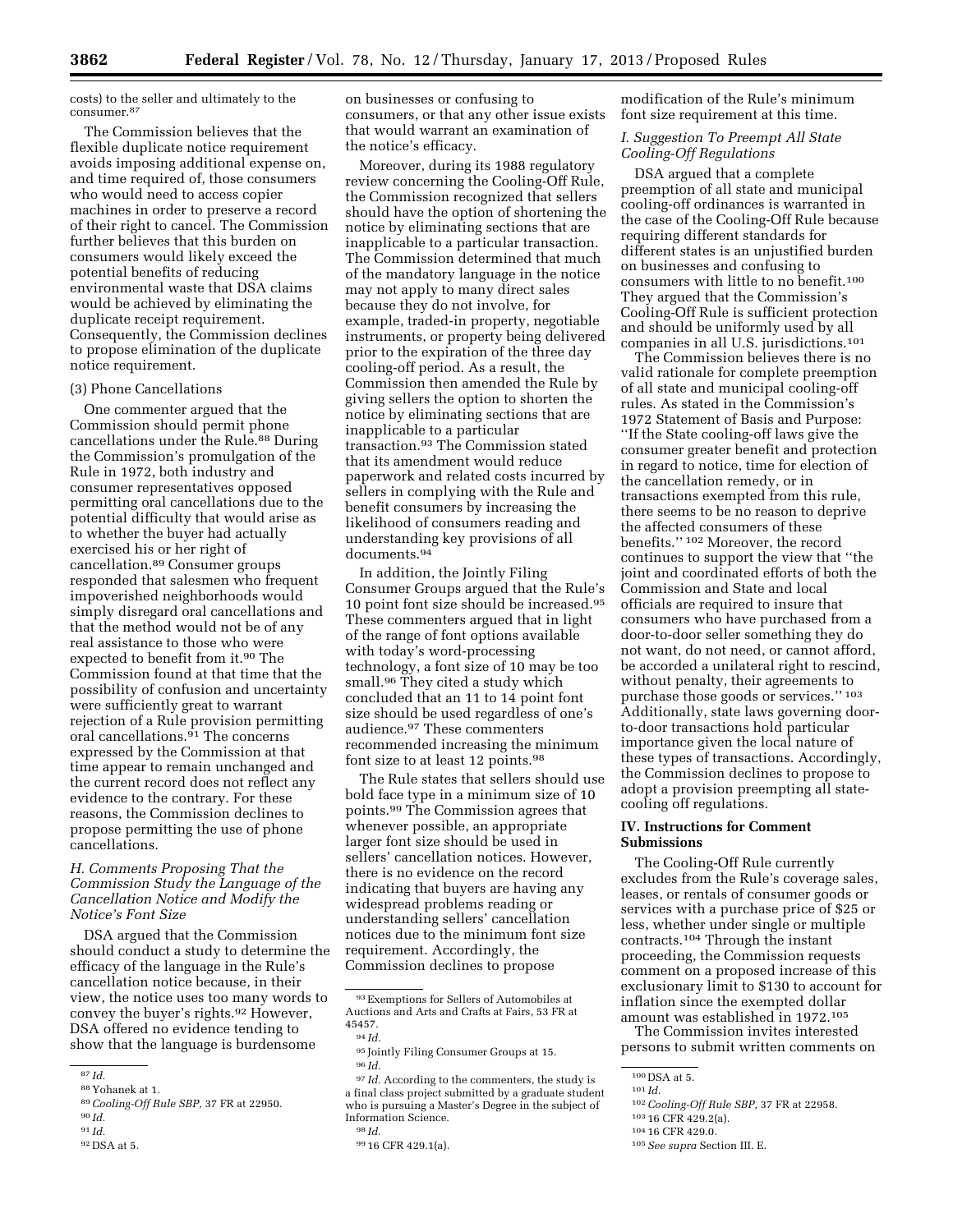any issue of fact, law, or policy that may bear upon the proposals under consideration. Please include explanations for any answers provided, as well as supporting evidence where appropriate. After examining the comments, the Commission will determine whether to issue specific amendments.

You can file a comment online or on paper. For the Commission to consider your comment, we must receive it on or before March 4, 2013. Write ''Cooling-Off Rule Regulatory Review, 16 CFR 429, Comment, Project No. P087109'' on your comment. Your comment including your name and your state will be placed on the public record of this proceeding, including, to the extent practicable, on the public Commission Web site, at *[http://www.ftc.gov/os/](http://www.ftc.gov/os/publiccomments.shtm) [publiccomments.shtm.](http://www.ftc.gov/os/publiccomments.shtm)* As a matter of discretion, the Commission tries to remove individuals' home contact information from comments before placing them on the Commission Web site.

Because your comment will be made public, you are solely responsible for making sure that your comment doesn't include any sensitive personal information, like anyone's Social Security number, date of birth, driver's license number or other state identification number or foreign country equivalent, passport number, financial account number, or credit or debit card number. You are also solely responsible for making sure that your comment doesn't include any sensitive health information, like medical records or other individually identifiable health information. In addition, don't include any ''[t]rade secret or any commercial or financial information \* \* \* which is privileged or confidential,'' as provided in Section 6(f) of the FTC Act, 15 U.S.C. 46(f), and FTC Rule 4.10(a)(2), 16 CFR 4.10(a)(2). In particular, do not include competitively sensitive information such as costs, sales statistics, inventories, formulas, patterns, devices, manufacturing processes, or customer names.

If you want the Commission to give your comment confidential treatment, you must file it in paper form, with a request for confidential treatment, and you have to follow the procedure explained in FTC Rule 4.9(c), 16 CFR 4.9(c).106 Your comment will be kept confidential only if the FTC General Counsel, in his or her sole discretion,

grants your request in accordance with the law and the public interest.

Postal mail addressed to the Commission is subject to delay due to heightened security screening. As a result, we encourage you to submit your comments online. To make sure that the Commission considers your online comment, you must file it at *[https://](https://ftcpublic.commentworks.com/ftc/coolingoffproposedamend) [ftcpublic.commentworks.com/ftc/](https://ftcpublic.commentworks.com/ftc/coolingoffproposedamend)  [coolingoffproposedamend,](https://ftcpublic.commentworks.com/ftc/coolingoffproposedamend)* by following the instructions on the web-based form. If this Notice appears at *[http://](http://www.regulations.gov/#!home)  [www.regulations.gov/#!home,](http://www.regulations.gov/#!home)* you also may file a comment through that Web site.

If you file your comment on paper, write ''Cooling-Off Rule Regulatory Review, 16 CFR 429, Comment, Project No. P087109'' on your comment and on the envelope, and mail or deliver it to the following address: Federal Trade Commission, Office of the Secretary, Room H–113 (Annex C), 600 Pennsylvania Avenue NW., Washington, DC 20580. If possible, submit your paper comment to the Commission by courier or overnight service.

Visit the Commission Web site at *<http://www.ftc.gov>*to read this Notice and the news release describing it. The FTC Act and other laws that the Commission administers permit the collection of public comments to consider and use in this proceeding as appropriate. The Commission will consider all timely and responsive public comments that it receives on or before March 4, 2013. You can find more information, including routine uses permitted by the Privacy Act, in the Commission's privacy policy, at *[http://www.ftc.gov/ftc/privacy.htm.](http://www.ftc.gov/ftc/privacy.htm)* 

# **V. Regulatory Analysis and Regulatory Flexibility Act**

Under Section 22 of the FTC Act, 15 U.S.C. 57b, the Commission must issue a regulatory analysis for a proceeding to amend a rule only when it: (1) Estimates that the amendment will have an annual effect on the national economy of \$100,000,000 or more; (2) estimates that the amendment will cause a substantial change in the cost or price of certain categories of goods or services; or (3) otherwise determines that the amendment will have a significant effect upon covered entities or upon consumers.

The Commission believes the amendments will have no significant economic or other impact on the economy, prices, or regulated entities or consumers. The proposed Rule would merely increase the Rule's exclusionary limit to take into account inflation since the Rule's promulgation in 1972. Sellers of many goods previously covered by

the Rule will experience a reduction in their compliance burden. As such, the economic impact of the final Rule will be minimal.

The Regulatory Flexibility Act (''RFA''), 5 U.S.C. 601–612, requires an agency to provide an Initial Regulatory Flexibility Analysis (''IRFA'') with a proposed rule and a Final Regulatory Flexibility Analysis (''FRFA'') with the final rule, if any, unless the agency certifies that the rule will not have a significant economic impact on a substantial number of small entities.107 For the reasons stated above, the FTC does not expect that the final Rule will have a significant economic impact on a substantial number of small entities. The proposed Rule would exempt many small entities from the Rule's requirements when they engage in transactions valued below \$130. Accordingly, the Commission hereby certifies that this proposed Rule will not have a significant economic impact on a substantial number of small entities as they are defined in the Regulatory Flexibility Act, 5 U.S.C. 601–612.

The Rule applies to sellers of goods and services, including small entities, who make sales at a place other than the place of business of the seller (e.g., buyer's home, workplace or dormitory, or at facilities rented by the seller on a temporary or short-term basis, such as hotel or motel rooms, convention centers, fairgrounds and restaurants). Under the Small Business Size Standards issued by the Small Business Administration, retail sellers and service providers generally qualify as small businesses if their sales are less than \$7.0 million annually.108

The proposed Rule is intended to reduce burdens on these small entities by exempting transactions valued at less than \$130 from the Rule's coverage. The proposed amendment does not expand the coverage of the Rule in a way that would affect small businesses.

Pursuant to 5 U.S.C. 605(b), this proposed Rule, therefore, is exempt from the initial and final regulatory flexibility analyses requirements of sections 603 and 604. This document serves as notice to the Small Business Administration of the agency's certification of no significant impact.

### **VI. Paperwork Reduction Act**

The Paperwork Reduction Act (''PRA''), 44 U.S.C. 3501 *et seq.,* requires government agencies, before promulgating rules or other regulations that require ''collections of information''

<sup>106</sup> In particular, the written request for confidential treatment that accompanies the comment must include the factual and legal basis for the request, and must identify the specific portions of the comment to be withheld from the public record. *See* FTC Rule 4.9(c), 16 CFR 4.9(c).

<sup>107</sup> 5 U.S.C. 603–605.

<sup>108</sup>See *[http://www.sba.gov/content/summary](http://www.sba.gov/content/summary-size-standards-industry)[size-standards-industry.](http://www.sba.gov/content/summary-size-standards-industry)*